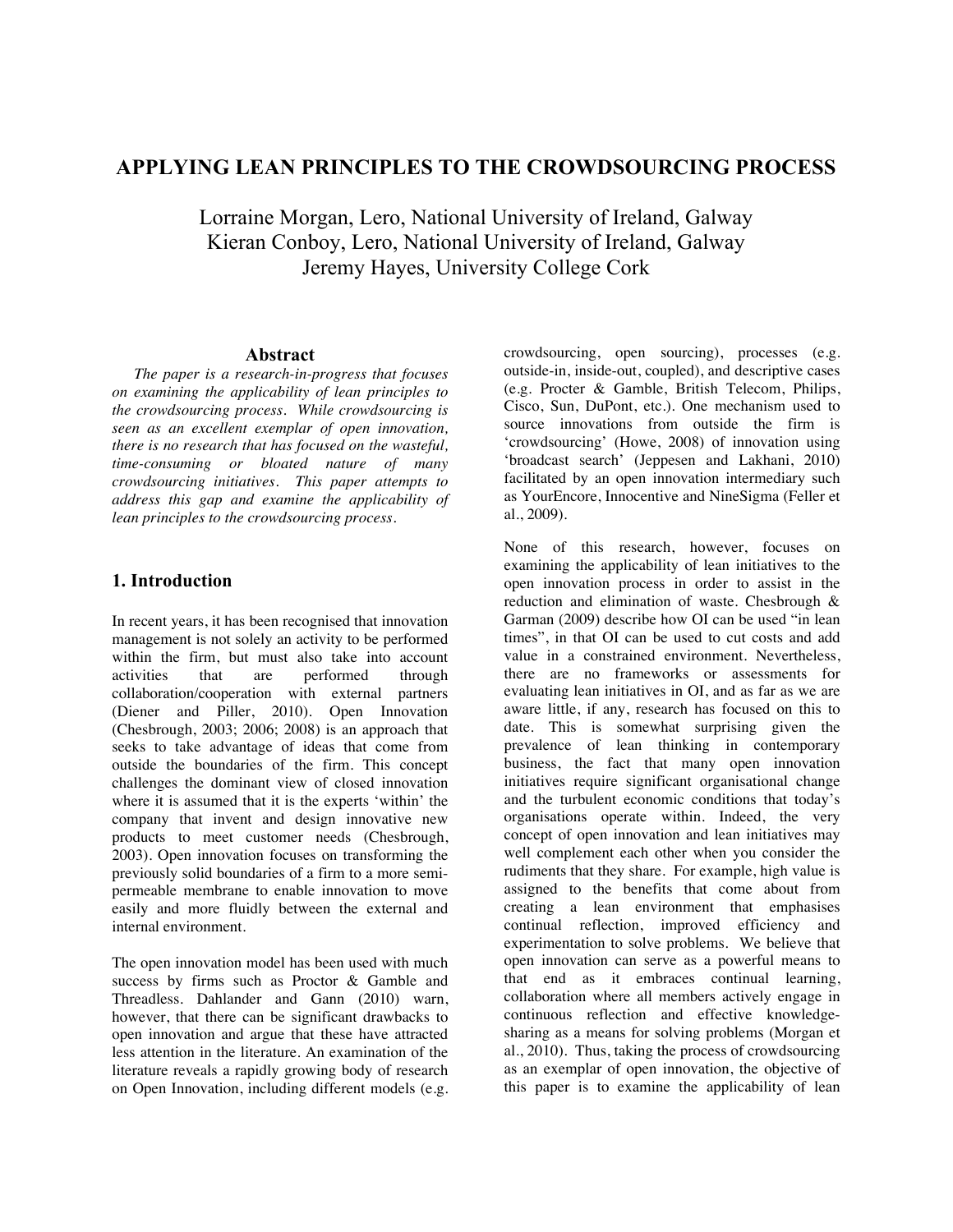principles to the crowdsourcing process.

### **2. Theoretical Background**

In a systematic review of the literature on open innovation, Dahlander and Gann (2010) found that there is a lack of knowledge about the costs of using an open innovation approach. The total investment for a firm seeking innovations through open innovation intermediaries such as Innocentive can be high when the cost of posting the challenge, internal work in the organisation (e.g. problem specification and evaluation), the cost of the challenge prize, and fees paid to the intermediary (for services such as Innocentive's OnRamp) are included. In a study of 166 challenges posted on Innocentive, Lakhani and Jeppesen (2010) found that only a third of the problems were actually solved. This may indicate that challenges were not sufficiently decomposed, were badly designed or poorly conceived (Lakhani and Jeppesen, 2010). Critics of the crowdsourcing process have argued that the process is not truly collaborative, rather the process creates an illusion of improved problem-solving by revealing and leveraging the talent of a select number of individuals. Additionally, if the goal of a crowdsourcing initiative is to arrive at a cheaper and quicker solution this can lead businesses to make decisions based on budget rather than evaluating the impact of the solution on the overall company mission (Osiek, 2010). It has also been pointed out that crowdsourcing initiatives generate an<br>overwhelming amount of information and overwhelming amount of information knowledge. Thus, sorting through content submissions etc. is often an onerous and timeconsuming task for end consumers (Woloszynowicz, 2011) and thus, it is necessary to develop a system to filter the results and data in order to locate the best solutions. This may reveal the need for a leaner approach to the crowdsourcing process.

Most literature traces lean thinking back to the Toyota Production System in the 1950s (Ohno 1988), although as stated earlier, some have traced leanness back to World War 2 (Childerhouse, Disney et al. 2000) and even as far back as 1915 (Drucker 1995). Early lean thinking in Toyota was initially applied to car engine manufacturing but extended to vehicle assembly in the 1960s and the wider Toyota supply chain in the 1970s. The Machine that Changed the World (Womack et al., 1990) described how Toyota used lean production to change the nature of automobile manufacturing. The lean philosophy

essentially centres around eight wastes, first identified by Ohno (1988) of Toyota, reported by and extended by Womack and Jones (1996). The eight wastes include:

Overproduction – This waste includes the production of an excess of products, products being made too early and increased inventory.

Waiting – This waste, sometimes referred to as 'queuing', is manifested thorugh periods of inactivity in a downstream process because an upstream activity has not delivered on time.

Transport – This waste refers to unnecessary motion or movement of materials, such as work in progress (WIP) being transported from one operation to another.

Extra processing – This waste includes any extra operation such as rework, or any handling or storage that occurs due to defects, excess inventory or overproduction.

Inventory – This waste includes any stock on hand that is not directly required to fulfil a customer order. Inventory includes raw materials, work-in-progress and finished goods. Inventory all requires additional handling and space. Its presence can also significantly increase extra processing.

Motion – This waste includes any extra steps taken to accommodate inefficient layout, defects, reprocessing, overproduction or excess inventory.

Defects – This waste includes any finished goods that do not meet the required standard customer expectation.

Underutilisation - This waste refers to underutilisation of people and in particular their ideas and creative input to improve the process.

It is worth noting that the original Ohno (1988) list contained seven wastes, with the eighth subsequently added by Womack and Jones (1996).

Given some of the issues outlined in the existing literature surrounding crowdsourcing, it would be useful to examine the applicability of lean principles to the process. As far as we are aware little research has examined the extent to which crowdsourcing initiatives are streamlined or the extent to which these processes are bloated or wasteful. By drawing on lean theory as outlined above, we will attempt to address this gap.

### **3. Proposed Research Methodology**

Given the scarcity of empirical work in the area of lean and crowdsourcing, and the need to obtain rich data, the study is considered exploratory in nature and thus, a case study research strategy is considered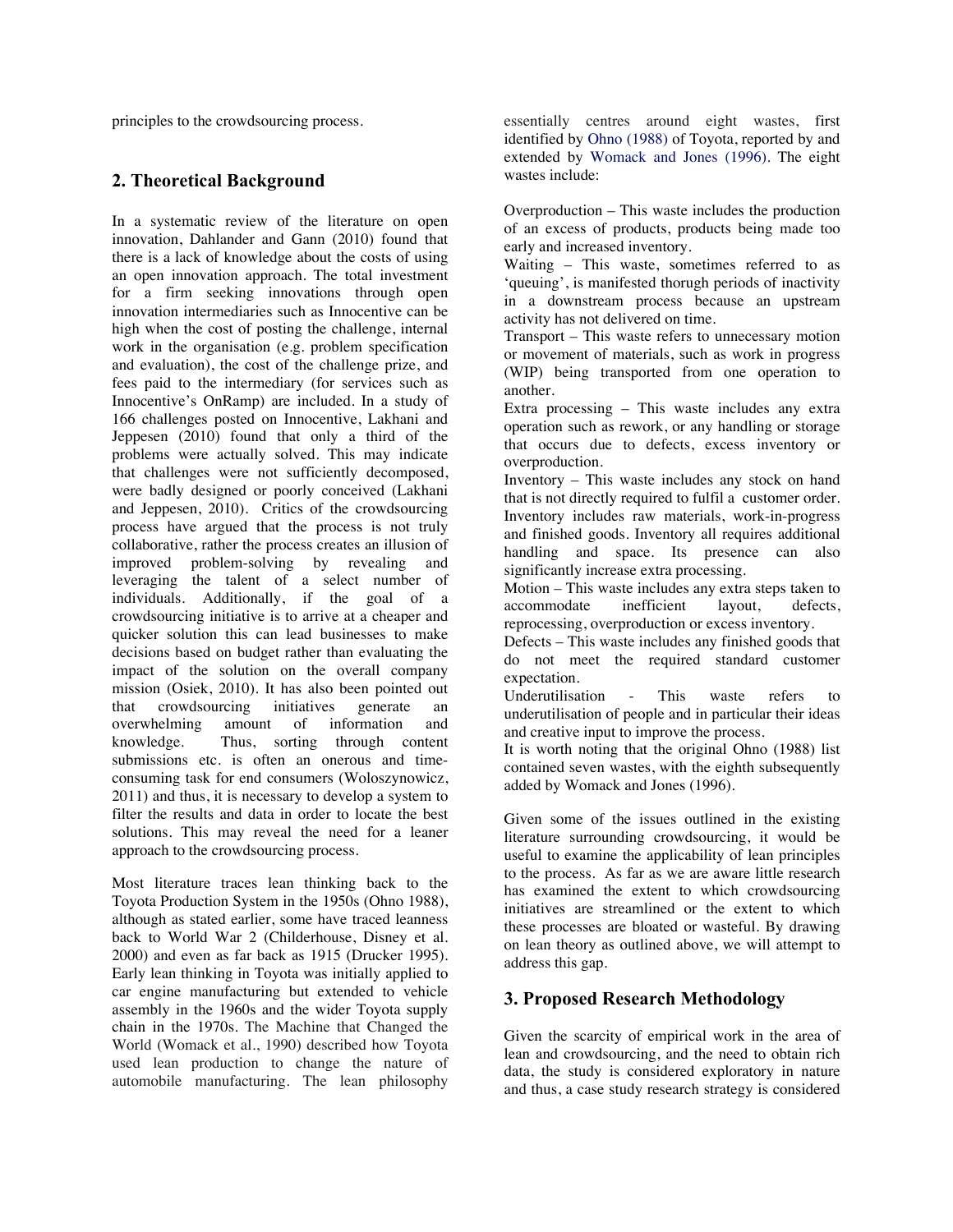most appropriate. Case studies are considered to be a suitable research approach for this study since it is exploratory in nature, with the intention of investigating the principles of lean in the crowdsourcing process (Yin 2003) and they explore a phenomenon in its natural setting, applying several methods of data collection to gather information from one or a few entities (Benbasat et al. 1987).

We have already sought and gained agreement from key personnel in three major international corporations operating in the services and manufacturing sector. These companies include an open innovation intermediary, a manufacturer of computer components and a telecommunications company. Data collection will be carried out using semi-structured interviews with key personnel from the participating ISD projects. The approach is considered an appropriate data gathering technique as the study requires both structured answers to certain questions but also requires rich data and information concerning interviewee's personal opinions, beliefs and insights.

The data will be imported into NVivo and a structured coding approach will be used to analyse the data. The coding approach will use techniques proposed by Strauss and Corbin (1990) as this form of analysis facilitates the development of substantive theory without prior hypotheses, and can be used in the absence of, or in conjunction with, existing theory (Strauss and Corbin, 1990).

## **4. Next Steps**

This paper constitutes part of a research in progress aimed at exploring the applicability of lean initiatives to the crowdsourcing process. At the moment, we are collecting data from one of the three cases outlined above. Each case will be examined in the context of lean theory.

This study will make a number of contributions. Firstly, the application of lean theory will contribute to the open innovation and general management literature in that it will provide a lens for examining lean initiatives in a crowdsourcing process. Additionally, the study will provide an insight into how companies streamline their crowdsourcing initiatives to enable waste minimisation, cost reduction and time spent on certain tasks.

## **5. References**

Benbasat, I., Goldstein, D.K. and Mead, M. (1987) The Case Research Strategy in Studies of Information Systems, **MIS Quarterly**, 11(3): 369-386.

Chesbrough, H. (2003), **Open Innovation: The New Imperative for Creating and Profiting from Technology**, Harvard Business School Press, Boston, MA.

Chesbrough, H. (2005), "Open innovation: a new paradigm for understanding industrial innovation", in Chesbrough, H., Vanhaverbeke, W. and West, J. (Eds), **Open Innovation: Researching a New Paradigm**, Oxford University Press, Oxford, pp. 1- 14.

Chesbrough, H. (2006), **Open Business Models: How to Thrive in the New Innovation Landscape**, Harvard Business School Press, Boston, MA.

Childerhouse, P., S. Disney, et al. (2000). "Speeding up the Progress Curve Towards Effective Supply Chain Management." **International Journal of Supply Chain Management 5**(3): 176-186.

Dahlander L, Gann DM, How open is innovation?, **Research Policy**, 2010, Vol:39,

Diener, K and Piller, F. (2010) **The Market for Open Innovation: Increasing the Efficiency and Effectiveness of the Innovation Process**. RWTH-TIM Group.

Drucker, P. (1995). "The Information That Executives Truly Need." **Harvard Business Review 73**(1): 55-63.

Feller, J., Finnegan, P. Hayes, J. and O'Reilly, P. (2009) "Institutionalising Information Asymmetry: Governance Structures For Open Innovation", **Journal of Information Technology and People**, October- December, Vol 22 (4).

Jeppesen, L.B. and Lakhani, K.R., (2010) Marginality and Problem Solving Effectiveness in Broadcast Search, **Organization Science**, 21 (5) 1016 1033

Ohno, T. (1988). **The Toyota Production System: Beyond Large Scale Production**. Portland, OR, Productivity Press.

Osiek, A. (2010) **Web Based Crowdsourcing: Tapping Talents or Exploitation?** Available at: http://www.studentwebstuff.com/mis/showthread.php ?p=28035